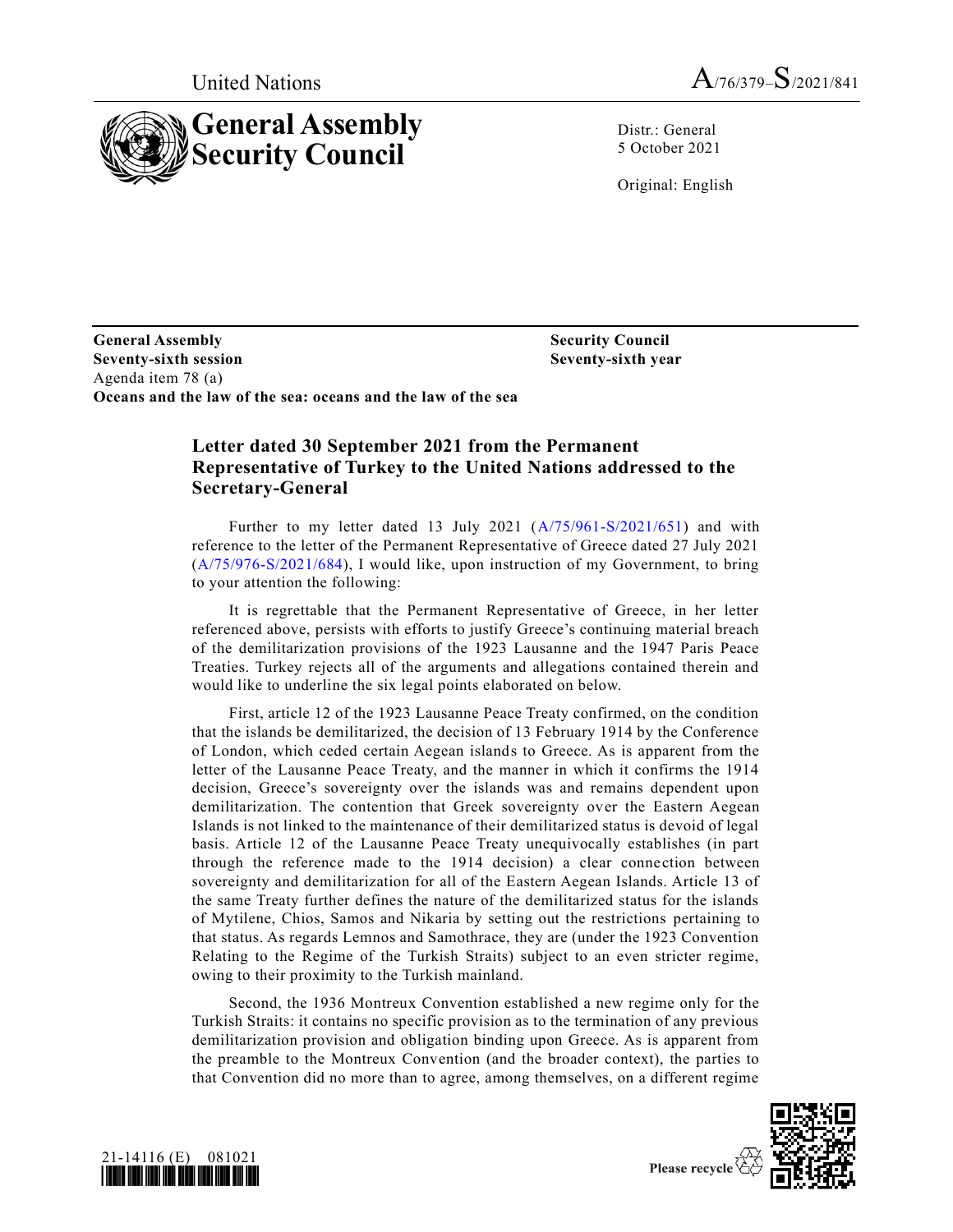with regard to Turkey. That is why the preamble refers only to the regulation of passage and navigation in the Straits within the framework of Turkish security and (as regards the Black Sea) of the security of those States that were riparian States in relation to the Black Sea. The reference to the Black Sea excludes Greece and does not address the issue of the security of Greece. Therefore, the 1936 Convention could not in any way terminate or abrogate the demilitarization obligations binding upon Greece as set forth in the 1923 Convention. The 1936 Montreux Convention enables only Turkey to remilitarize the zone of the Straits: it contains no such provision (whether explicit or implicit) for Greece.

Third, political pledges not made during negotiations or talks between the parties cannot be construed as giving rise to any legal obligation. Furthermore, as the Chamber of the International Court of Justice emphasized in the *Frontier Dispute*, there is a duty to show great caution before attaching any weight to such a statement when it was not directed to any particular recipient (*I.C.J. Reports 1986*, p. 554, at p. 574). Turkey's State practice to date and Greece's State practice until the 1960s as regards the interpretation of the demilitarization provisions of the above -mentioned instruments in any event invalidate Greece's arguments in this respect.

Fourth, the contention that Turkey cannot invoke the demilitarization provisions of the 1947 Paris Peace Treaty vis-à-vis Greece because of Turkey's non-party status is legally unfounded. The 1947 Paris Peace Treaty is a demilitarization treaty *in excelsis*: it is, owing to its character, one of the classic examples of a treaty instrument establishing an "objective regime". As is well known, the effect of creating such a regime valid *erga omnes* is attributed to treaties which confer a special status on territories. A salient example is the case of the Aaland Islands, demilitarized according to the Convention of 1856 on the Demilitarization of the Aaland Islands, annexed to the 1856 Paris Peace Treaty.

Fifth, and following from the fourth, the fact that such treaties create objective regimes was confirmed by the International Committee of Jurists, entrusted in 1920 by the Council of the League of Nations with the task of giving an advisory opinion on the legal aspects of the Aaland Islands question between Finland and Sweden. The International Committee held that the demilitarization provisions "constituted a special international status relating to military considerations, for the Aaland Islands": this meant that every State interested had "the right to insist upon compliance with them" (*League of Nations Official Journal*, Special Supplement No. 3, 1920, pp. 15, 18–19). According to the International Committee's statement of opinion, Sweden, though not a State party to the Convention of 1856, had the legal right to demand that the demilitarization provisions be respected. By the same token, Turkey, an interested State, has the right to insist on compliance by Greece with the conventional demilitarization obligations by which Greece is bound. Turkey furthermore urges other States parties to the said treaties to invite Greece to comply with the provisions of those treaties.

By militarizing the islands in question, Greece has forfeited its right to assert the opposability to Turkey of the treaties mentioned above and the rights which it claims to derive from them. As the International Court of Justice observed in Namibia, "a party which disowns or does not fulfil its own obligations cannot be recognized as retaining the rights it claims to derive" from the instrument in question (*I.C.J. Reports 1971*, p. 16, at p. 46). International law certainly does not allow the inequitable situation wherein a defaulting State continues to rely for its own purposes on a treaty whose very obligations it itself is breaching.

Sixth, it is disappointing that the Permanent Representative of Greece in her letter chose to make absurd political allegations as regards the regional context, rather than to focus on legal arguments. In addition to laying bare the weakness of Greece's